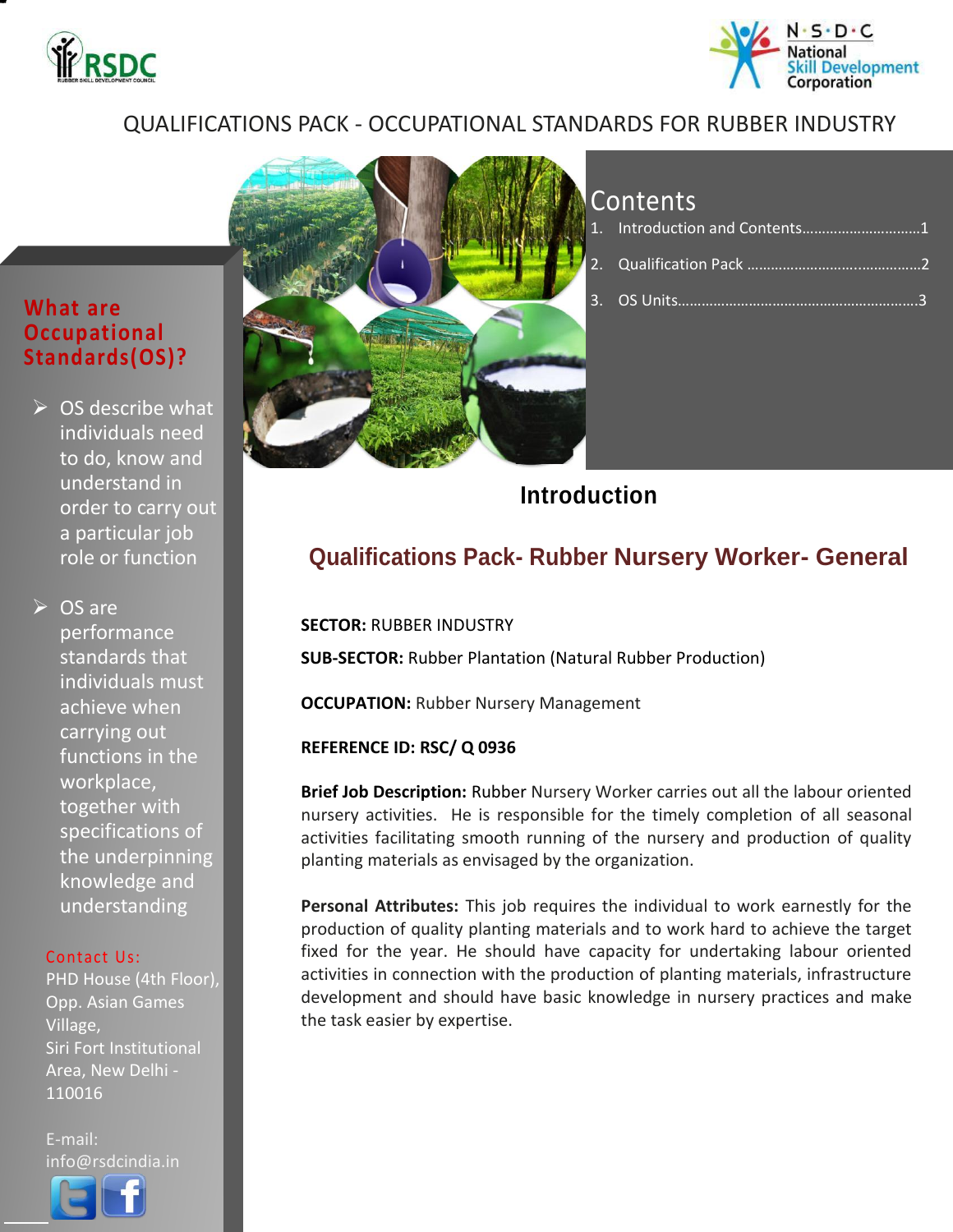



#### *Qualifications Pack For Rubber Nursery Worker - General*

<span id="page-1-0"></span>

| <b>Qualifications Pack Code</b>        | <b>RSC/Q0936</b>                                           |                         |          |
|----------------------------------------|------------------------------------------------------------|-------------------------|----------|
| <b>Job Role</b>                        | <b>Rubber Nursery Worker- General</b>                      |                         |          |
| Credits(NVEQF/NVQF/NSQF)<br>[OPTIONAL] |                                                            | <b>Version number</b>   | 1.0      |
| <b>Sector</b>                          | <b>RUBBER INDUSTRY</b>                                     | <b>Drafted on</b>       | 07/11/13 |
| Sub-sector                             | <b>Rubber Plantation</b><br>(Natural Rubber<br>Production) | Last reviewed on        | 27/03/14 |
| <b>Occupation</b>                      | <b>Rubber Nursery</b><br>Management                        | <b>Next review date</b> | 27/03/15 |

| <b>Job Role</b>                                                                                                           | <b>Rubber Nursery Worker - General</b>                                                                                                                                                                                                                                                    |
|---------------------------------------------------------------------------------------------------------------------------|-------------------------------------------------------------------------------------------------------------------------------------------------------------------------------------------------------------------------------------------------------------------------------------------|
| <b>Role Description</b>                                                                                                   | Rubber Nursery Worker carries out all the labour oriented nursery<br>activities. He is responsible for the timely completion of all<br>seasonal activities facilitating smooth running of the nursery and<br>production of quality planting materials as envisaged by the<br>organization |
| <b>NVEQF/NVQF level</b><br><b>Minimum Educational</b><br>Qualifications*<br><b>Maximum Educational</b><br>Qualifications* | 4<br>10 <sup>th</sup> course completed and have good health<br>Basic knowledge in Rubber Nursery activities (labour oriented)                                                                                                                                                             |
| <b>Training</b><br>(Suggested but not mandatory)<br><b>Experience</b>                                                     | Training in all aspects of labour oriented nursery activities<br>A matriculate with minimum 6 months experience in nursery work                                                                                                                                                           |
|                                                                                                                           | is desirable.                                                                                                                                                                                                                                                                             |
| <b>Applicable National Occupational</b><br><b>Standards (NOS)</b>                                                         | <b>Compulsory:</b><br>RSC/ N3601 (Rubber nursery practices-Labour oriented)<br>1.<br>RSC/ N3602 (Natural Resource Management)<br>2.<br>RSC/ N3603 (Feed back to Higher Authorities)<br>3.<br><b>Optional:</b>                                                                             |
| <b>Performance Criteria</b>                                                                                               | As described in the relevant OS units                                                                                                                                                                                                                                                     |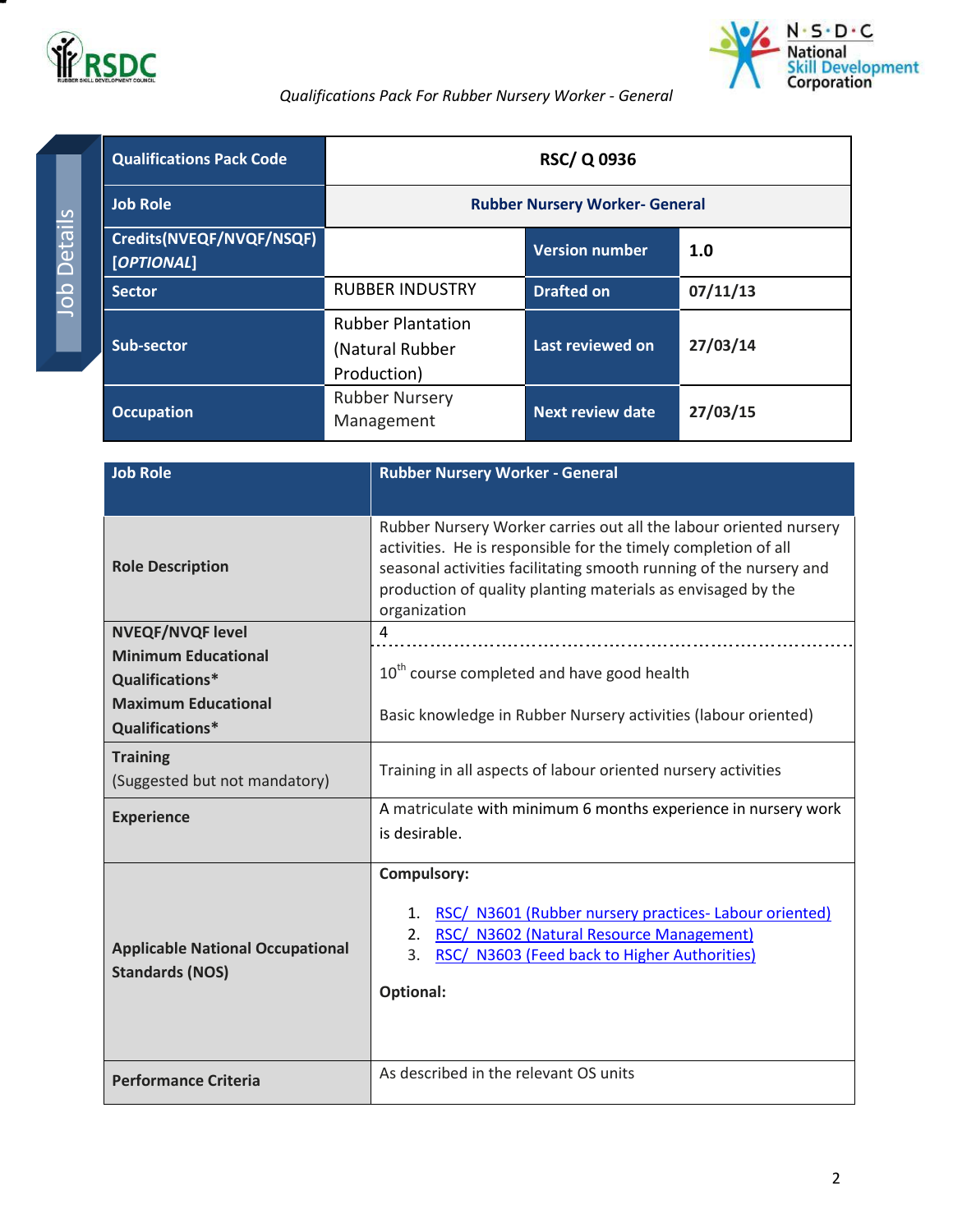



#### *Qualifications Pack For Rubber Nursery Worker - General*

| <b>Keywords / Terms</b>       | <b>Description</b>                                                                                                                                         |
|-------------------------------|------------------------------------------------------------------------------------------------------------------------------------------------------------|
| Sector                        | Sector is a conglomeration of different business operations having similar<br>businesses and interests. It may also be defined as a distinct subset of the |
|                               | economy whose components share similar characteristics and interests.                                                                                      |
| Sub-sector                    | Sub-sector is derived from a further breakdown based on the characteristics                                                                                |
|                               | and interests of its components.                                                                                                                           |
| Occupation                    | Occupation is a set of job roles, which perform similar/related set of                                                                                     |
|                               | functions in an industry.                                                                                                                                  |
| Function                      | Function is an activity necessary for achieving the key purpose of the sector,                                                                             |
|                               | occupation, or area of work, which can be carried out by a person or a group                                                                               |
|                               | of persons. Functions are identified through functional analysis and form the                                                                              |
|                               | basis of OS.                                                                                                                                               |
| Job Role                      | Job role defines a unique set of functions that together form a unique                                                                                     |
|                               | employment opportunity in an organization.                                                                                                                 |
| <b>OS</b>                     | OS specify the standards of performance an individual must achieve when                                                                                    |
|                               | carrying out a function in the workplace, together with the knowledge and                                                                                  |
|                               | understanding they need to meet that standard consistently. Occupational                                                                                   |
|                               | Standards are applicable both in the Indian and global contexts.                                                                                           |
| Performance Criteria          | Performance Criteria are statements that together specify the standard of                                                                                  |
|                               | performance required when carrying out a task.                                                                                                             |
| <b>NOS</b>                    | NOS are Occupational Standards which apply uniquely in the Indian context.                                                                                 |
| <b>Qualifications Pack</b>    | Qualifications Pack Code is a unique reference code that identifies a                                                                                      |
| Code                          | qualifications pack.                                                                                                                                       |
| <b>Qualifications Pack</b>    | Qualifications Pack comprises the set of OS, together with the educational,                                                                                |
|                               | training and other criteria required to perform a job role. A Qualifications                                                                               |
|                               | Pack is assigned a unique qualification pack code.                                                                                                         |
| Unit Code                     | Unit Code is a unique identifier for an Occupational Standard, which is                                                                                    |
|                               | denoted by an 'N'.                                                                                                                                         |
| Unit Title                    | Unit Title gives a clear overall statement about what the incumbent should be                                                                              |
|                               | able to do.                                                                                                                                                |
| Description                   | Description gives a short summary of the unit content. This would be helpful                                                                               |
|                               | to anyone searching on a database to verify that this is the appropriate OS                                                                                |
|                               | they are looking for.                                                                                                                                      |
| Knowledge and                 | Knowledge and Understanding are statements which together specify the                                                                                      |
| Understanding                 | technical, generic, professional and organizational specific knowledge that an                                                                             |
|                               | individual needs in order to perform to the required standard.                                                                                             |
| <b>Organizational Context</b> | Organizational Context includes the way the organization is structured and                                                                                 |
|                               | how it operates, including the extent of operative knowledge managers have                                                                                 |
|                               | of their relevant areas of responsibility.                                                                                                                 |
| <b>Technical Knowledge</b>    | Technical Knowledge is the specific knowledge needed to accomplish specific                                                                                |
|                               | designated responsibilities.                                                                                                                               |
| Core Skills or Generic        | Core Skills or Generic Skills are a group of skills that are key to learning and                                                                           |
| <b>Skills</b>                 | working in today's world. These skills are typically needed in any work                                                                                    |
|                               | environment. In the context of the OS, these include communication related                                                                                 |
|                               | skills that are applicable to most job roles.                                                                                                              |

Ξ.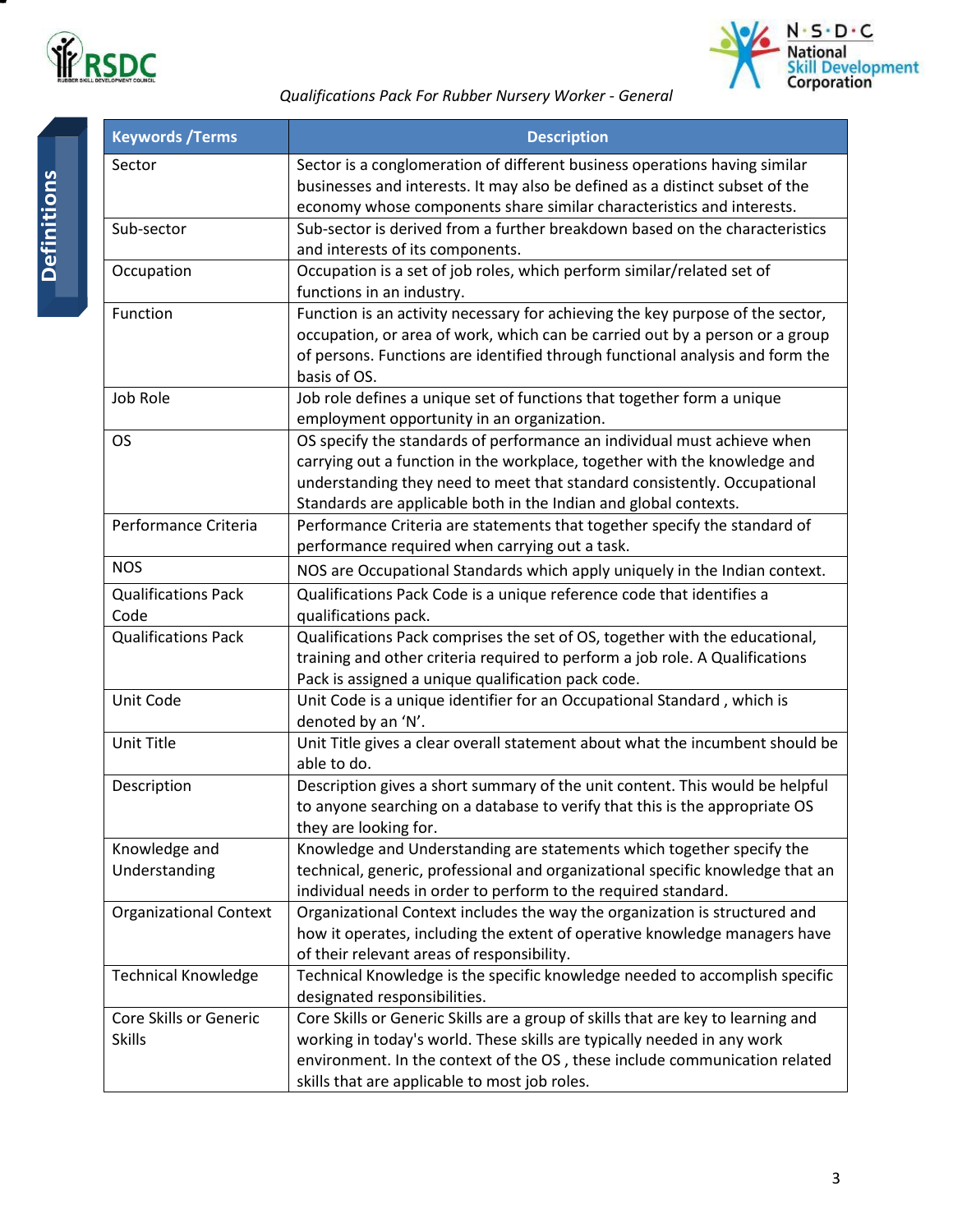





# **National Occupational Standard**



Overview:

<span id="page-3-0"></span>This unit is about Nursery development Practices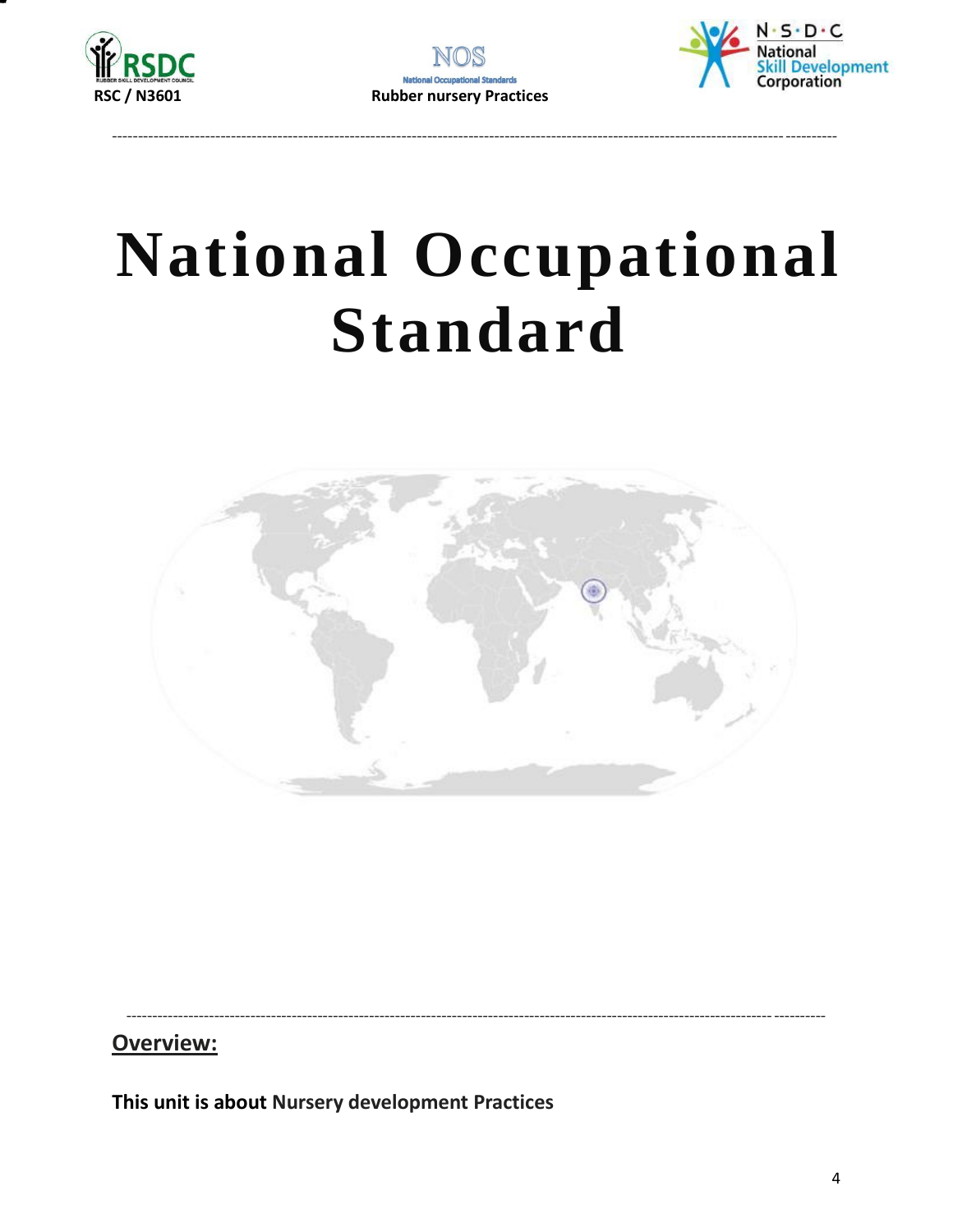

NOS **National Occupational Standards** RSC / N3601 Rubber nursery Practices



| <b>Unit Code</b>                             | <b>RSC/N3601</b>                                                                                                                                                                                                                                                                                                                                                                                                                                                                                                                                                                  |  |  |
|----------------------------------------------|-----------------------------------------------------------------------------------------------------------------------------------------------------------------------------------------------------------------------------------------------------------------------------------------------------------------------------------------------------------------------------------------------------------------------------------------------------------------------------------------------------------------------------------------------------------------------------------|--|--|
| <b>Unit Title</b>                            | <b>Rubber nursery Practices (Labour oriented)</b>                                                                                                                                                                                                                                                                                                                                                                                                                                                                                                                                 |  |  |
| (Task)                                       |                                                                                                                                                                                                                                                                                                                                                                                                                                                                                                                                                                                   |  |  |
| <b>Description</b>                           | This unit is about Nursery development Practices                                                                                                                                                                                                                                                                                                                                                                                                                                                                                                                                  |  |  |
| <b>Scope</b>                                 | This unit/task covers the following:<br>Proficiency in carrying out work in connection with-<br>Sorting and temporary storage of seeds<br>Germination of seeds- preparation of land germination beds, sowing and<br>after care<br>Planting- preparation of land and nursery bed, picking of germinated seeds,<br>transportation, planting and after care<br>Seedling nursery maintenance and disease management<br>Development of multi clone bud wood nursery & maintenance<br>Raising poly bag and root trainer plants and upkeep<br>Preparation of planting materials for sale |  |  |
|                                              | Performance Criteria(PC) w.r.t the scope                                                                                                                                                                                                                                                                                                                                                                                                                                                                                                                                          |  |  |
|                                              |                                                                                                                                                                                                                                                                                                                                                                                                                                                                                                                                                                                   |  |  |
| <b>Element</b>                               | <b>Performance Criteria</b>                                                                                                                                                                                                                                                                                                                                                                                                                                                                                                                                                       |  |  |
| Sorting and<br>temporary storage of<br>seeds | To be competent, the individual on the job must be able to carry out labour oriented<br>work in connection with-<br>PC1. Sorting of quality of the seeds<br>PC2. Viability test of the seed<br>PC3. Temporary storage of seeds                                                                                                                                                                                                                                                                                                                                                    |  |  |
| <b>Germination of seeds</b>                  | PC4. Carry out timely sowing of the seeds<br>PC5. Prepare the land and make germination beds as per specification<br>PC6. Placing of seeds in the germination medium and cover with coir<br>mat/gunny bags<br>PC7. Watering the germination beds to maintain optimum moisture                                                                                                                                                                                                                                                                                                     |  |  |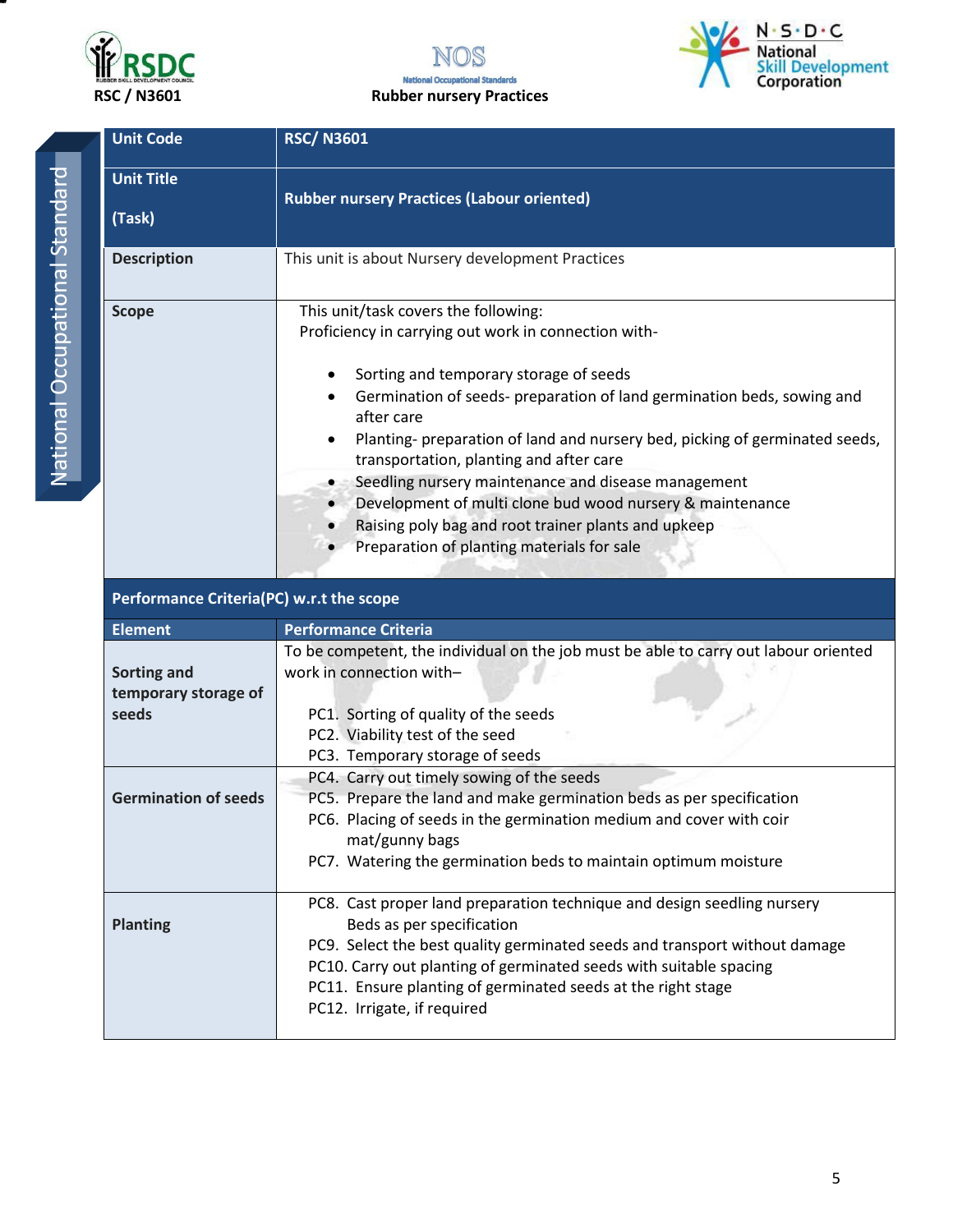

т

NOS **National Occupational Standards** 



RSC / N3601 Rubber nursery Practices

|                                            | PC13. Carry out timely weeding (minimum three rounds- before fertilizer<br>applications and bud grafting)                                            |
|--------------------------------------------|------------------------------------------------------------------------------------------------------------------------------------------------------|
| <b>Seedling nursery</b><br>maintenance and |                                                                                                                                                      |
|                                            | PC14. Carry out fertilizer application (basal dressing with compost and rock<br>phosphate; 2500 kg of 10:10:4:1.5 NPKMg per effective hectare $(1st$ |
| disease management                         | dose) and 550 kg urea per effective hectare ( $2^{nd}$ dose).                                                                                        |
|                                            | PC15. Carry out mulching irrigation etc                                                                                                              |
|                                            | PC16. Identify diseases and prescribe suitable chemicals and undertake                                                                               |
|                                            |                                                                                                                                                      |
|                                            | Plant protection measures                                                                                                                            |
|                                            | PC17. Thinning out of weaklings/undesired seedlings                                                                                                  |
|                                            | PC 18. Carry out seedling census                                                                                                                     |
|                                            | PC19. Identify clones for raising multi clone bud wood nursery                                                                                       |
| <b>Development of</b>                      | PC20. Plant mother plants with spacing as per specification                                                                                          |
| multi-clone Bud                            | PC21. Clone identification and labelling                                                                                                             |
| wood nursery &                             | PC22. Weeding                                                                                                                                        |
| maintenance                                | PC23. Application of fertilizer ((basal dressing with 150 kg powdered rock                                                                           |
|                                            | phosphate per hectare; NPKMg 10:10:4:1.5 mixture at the rate of 250                                                                                  |
|                                            | g/plant in two split doses and 10:10:4:1.5 mixture at the rate of 125                                                                                |
|                                            | g/plant two to three months after cutting back)                                                                                                      |
|                                            | PC24. Identify diseases and prescribe suitable chemicals and undertake                                                                               |
|                                            | Plant protection measures                                                                                                                            |
|                                            | PC25. Carry out Pruning                                                                                                                              |
|                                            | PC26. Collection of bud wood for budding/sale (for young bud grafting/Green                                                                          |
|                                            | Bud grafting/brown bud grafting)                                                                                                                     |
|                                            | PC27. Cut backing of discarded/unutilised bud wood                                                                                                   |
|                                            |                                                                                                                                                      |
|                                            | PC28. Seed at stake method- placing germinated seeds in the poly bags/Root                                                                           |
|                                            |                                                                                                                                                      |
| <b>Production of</b>                       | Trainer cups for raising seedlings for bud grafting                                                                                                  |
| <b>Advanced planting</b>                   | PC29. Select good quality seeds                                                                                                                      |
| materials (Poly bag                        | PC30. Germination of seeds                                                                                                                           |
| plants and root                            | PC31. Plant in the poly bags/root trainer cups & after care                                                                                          |
| trainer plants)                            | PC32. Cut backing of bud grafted plants for further development                                                                                      |
|                                            | PC33. Direct planting of Bud grafted stump method- planting bud grafted                                                                              |
|                                            | Stumps in the poly bag/ root trainer cups.                                                                                                           |
|                                            | PC34. Selection of poly bags of appropriate size and specifications                                                                                  |
|                                            | PC35. Preparation of potting mixture                                                                                                                 |
|                                            | PC36. Planting of germinated seeds/bud grafted stumps                                                                                                |
|                                            | PC37. Watering for maintaining optimum soil moisture                                                                                                 |
|                                            | PC38. Provide shade to regulate sun light                                                                                                            |
|                                            | PC39. Fertilizer application and disease management                                                                                                  |
|                                            | PC40. Selection of root trainer cups of appropriate size and specifications                                                                          |
|                                            | PC41. Seasoning of coir pith (soaking in water to remove resins, tannin etc                                                                          |
|                                            | PC41. Preparation of potting mixture (chemical treatment)                                                                                            |
|                                            | PC43. Potting mixture filling                                                                                                                        |
|                                            | PC44. Plant germinated seeds/ bud grafted stumps and after care                                                                                      |
|                                            | PC45. Watering for maintaining optimum soil moisture                                                                                                 |
|                                            | PC46. Provide shade to regulate sun light                                                                                                            |
|                                            | PC47. Fertilizer application and disease management                                                                                                  |
|                                            | PC48. Root air pruning and Hardening                                                                                                                 |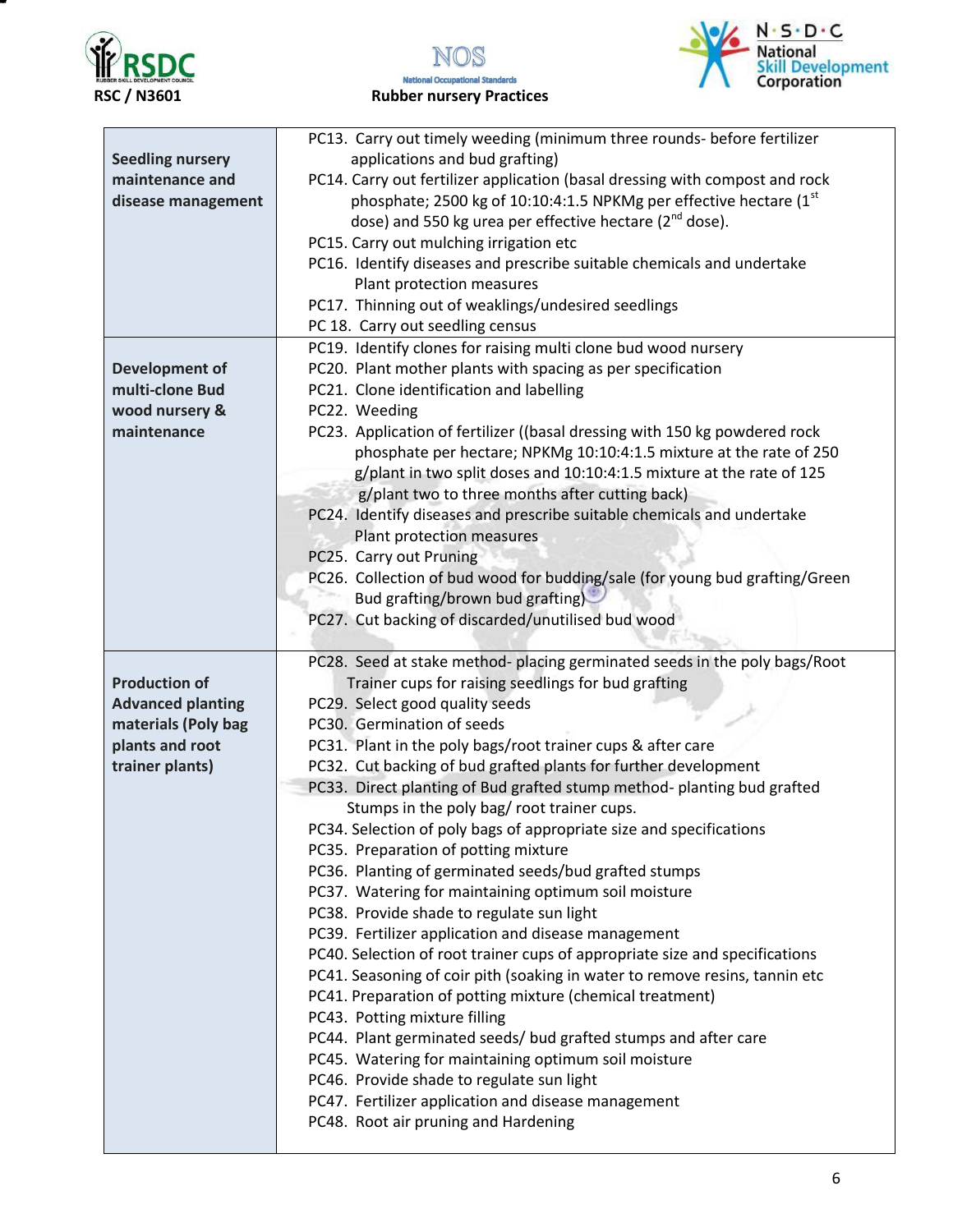

NOS **National Occupational Standards** 



| <b>Preparation of</b><br>planting materials for<br>sale                                                    | PC49. Pulling out of bud grafted plants<br>PC50. Cut backing of stock plant, pruning roots and waxing<br>PC51. Counting, Bundling and packing of budded stumps in banana sheath<br>PC52. Cutting of bud wood, waxing and packing in banana sheath for<br>Transportation<br>PC53. Sorting and loading of poly bag plants for sale<br>PC54. Mounting on racks and loading of root trainer plants for sale                                                                                                                                       |
|------------------------------------------------------------------------------------------------------------|-----------------------------------------------------------------------------------------------------------------------------------------------------------------------------------------------------------------------------------------------------------------------------------------------------------------------------------------------------------------------------------------------------------------------------------------------------------------------------------------------------------------------------------------------|
|                                                                                                            |                                                                                                                                                                                                                                                                                                                                                                                                                                                                                                                                               |
| Knowledge and Understanding (K)                                                                            |                                                                                                                                                                                                                                                                                                                                                                                                                                                                                                                                               |
| A. Organizational<br><b>Context</b><br>(Knowledge of the<br>company/<br>organization and<br>its processes) | The user/individual on the job needs to know and understand:<br>KA1. Importance of full capacity utilization of inputs<br>KA2. Importance of effective utilization of man power<br>KA3. Relevance of minimizing cost of production<br>KA4. Importance of production of quality planting materials<br>KA5. Importance of maintaining harmony in the work place                                                                                                                                                                                 |
| <b>B.</b> Technical                                                                                        | The user/individual on the job needs to know and understand:                                                                                                                                                                                                                                                                                                                                                                                                                                                                                  |
| <b>Knowledge</b>                                                                                           | KB1. Sorting of quality rubber seeds<br>KB2. Viability test for assessing the viability of seeds<br>KB3. Methods for temporary storage of seeds<br>KB4. Preparation of land, germination beds, nursery beds<br>KB5. Right stage of germinated seeds for planting<br>KB6. Planting techniques and nursery and after care<br>KB7. Disease management<br>KB8. Development and maintenance of bud wood nursery<br>KB9. Scientific aspects of bud grafting<br>KB10. Methodology for developing poly bag and root trainer plants and<br>maintenance |
| <b>Skills (S) (Optional)</b>                                                                               |                                                                                                                                                                                                                                                                                                                                                                                                                                                                                                                                               |
| A. Core Skills/<br><b>Generic Skills</b>                                                                   | <b>Writing Skills</b><br>The user/ individual on the job needs to know and understand how to:<br>SA1. Express ideas clearly through written document<br>SA2. Skill for preparing simple letter, requests etc                                                                                                                                                                                                                                                                                                                                  |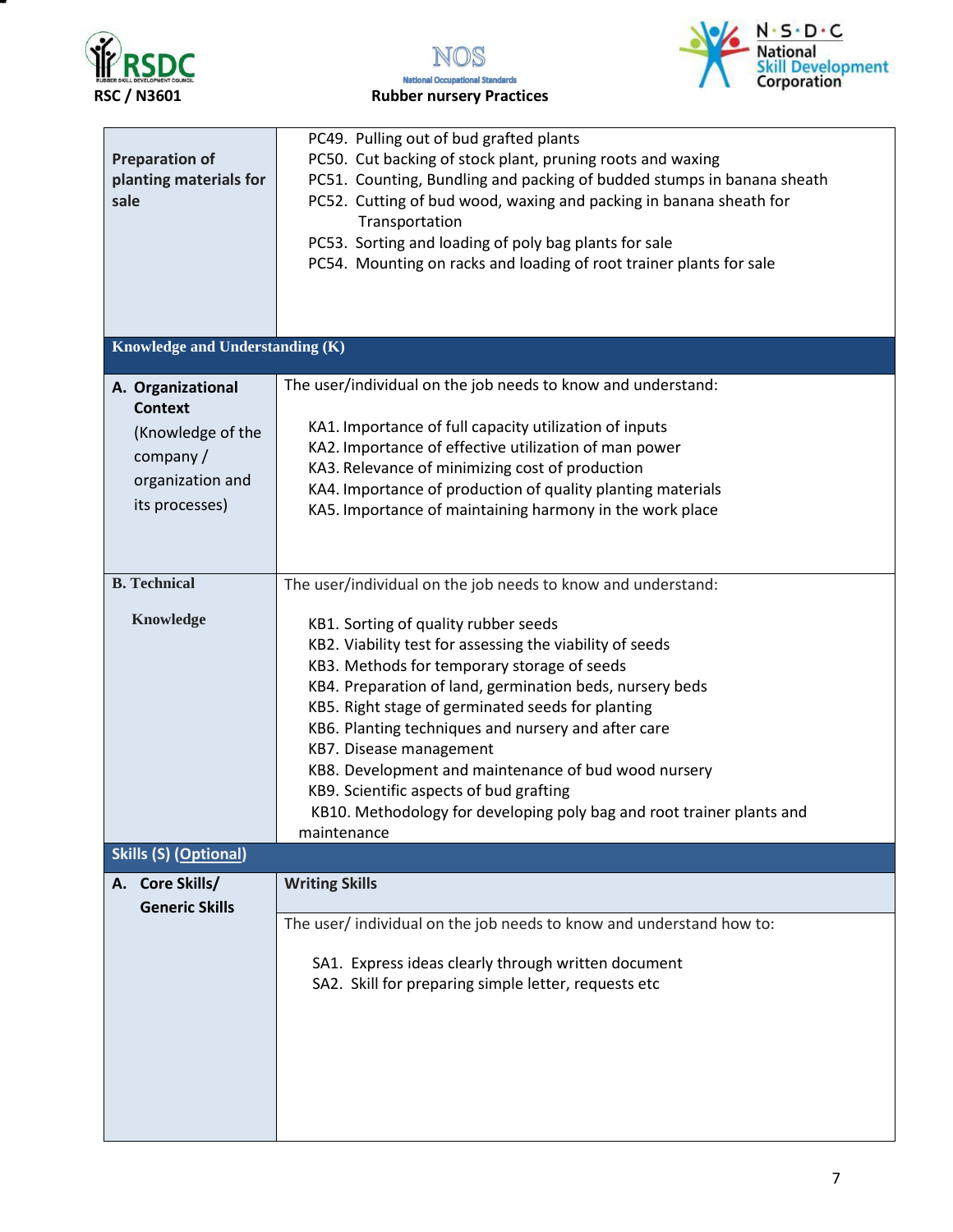

NOS **National Occupational Standards RSC / N3601** Rubber nursery Practices



|                                  | <b>Reading Skills</b>                                                                                    |
|----------------------------------|----------------------------------------------------------------------------------------------------------|
|                                  | The user/individual on the job needs to know and understand how to:                                      |
|                                  | SA3. Read and understand contents published in newspaper, agri- magazines for<br>updating knowledge      |
|                                  | SA4. Read and understand images, diagrams etc                                                            |
|                                  | <b>Oral Communication (Listening and Speaking skills)</b>                                                |
|                                  | The user/individual on the job needs to know and understand how to: .                                    |
|                                  | SA5. Express statements, opinions or information clearly so that the receiver<br>can hear and understand |
|                                  | SA6. Respond appropriately to queries                                                                    |
|                                  | SA7. Communicate effectively to Manager, supervisor, office staff and other<br>workers                   |
|                                  |                                                                                                          |
|                                  |                                                                                                          |
| <b>Professional Skills</b><br>В. | <b>Motivation through team building</b>                                                                  |
|                                  | The user/individual on the job needs to know and understand how to                                       |
|                                  | SB7. Complete the task within the time schedule through group approach                                   |
|                                  |                                                                                                          |
|                                  |                                                                                                          |
|                                  |                                                                                                          |
|                                  |                                                                                                          |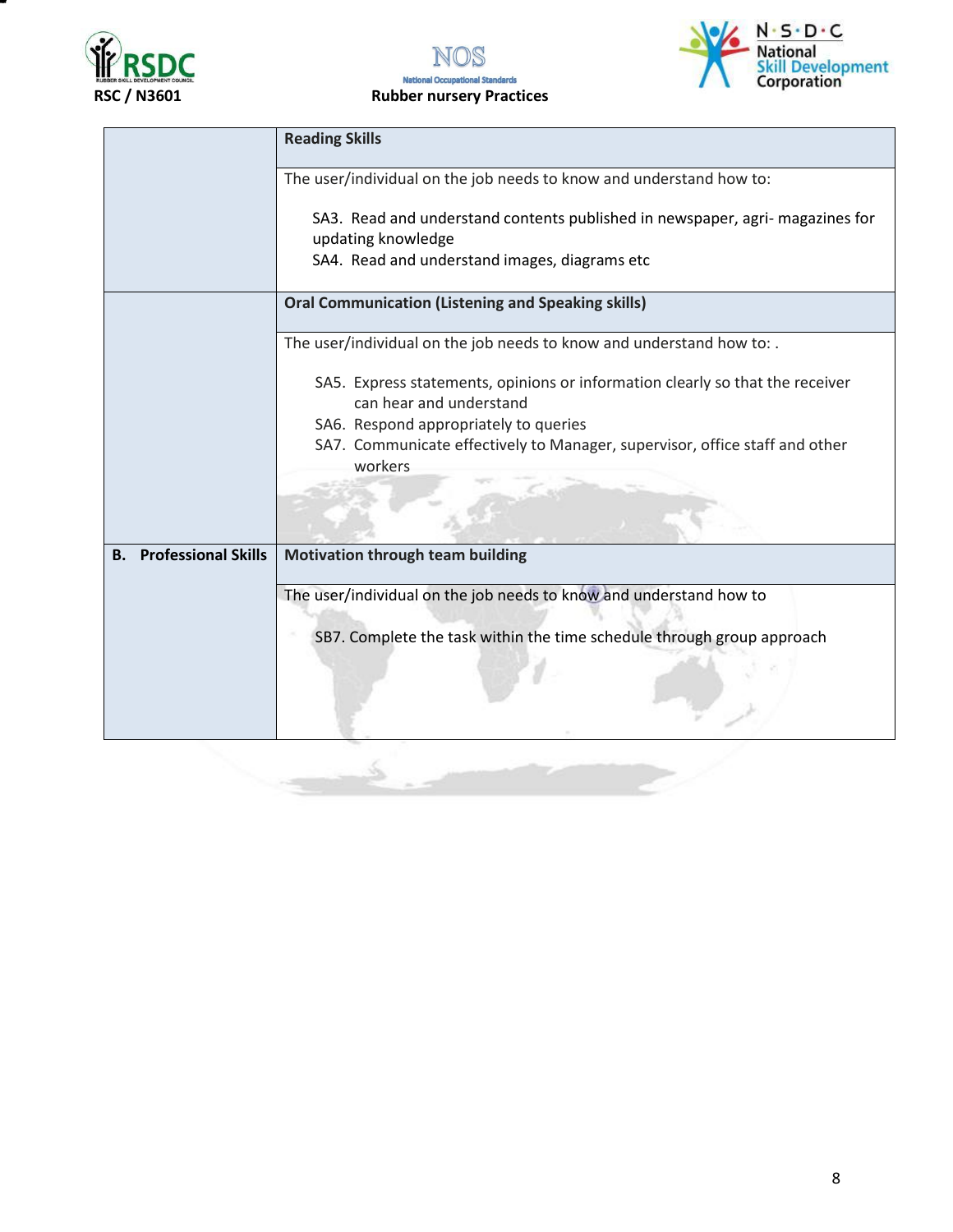





## **NOS Version Control**

| NOS Code                               | <b>RSC/N3601</b>                    |                         |          |
|----------------------------------------|-------------------------------------|-------------------------|----------|
| Credits(NVEQF/NVQF/NSQF)<br>[OPTIONAL] |                                     | <b>Version number</b>   | 1.0      |
| Industry                               | <b>Rubber Plantation</b>            | <b>Drafted on</b>       | 07/11/13 |
| <b>Industry Sub-sector</b>             | <b>Rubber Nursery</b><br>management | Last reviewed on        | 27/03/14 |
|                                        |                                     | <b>Next review date</b> | 27/03/15 |

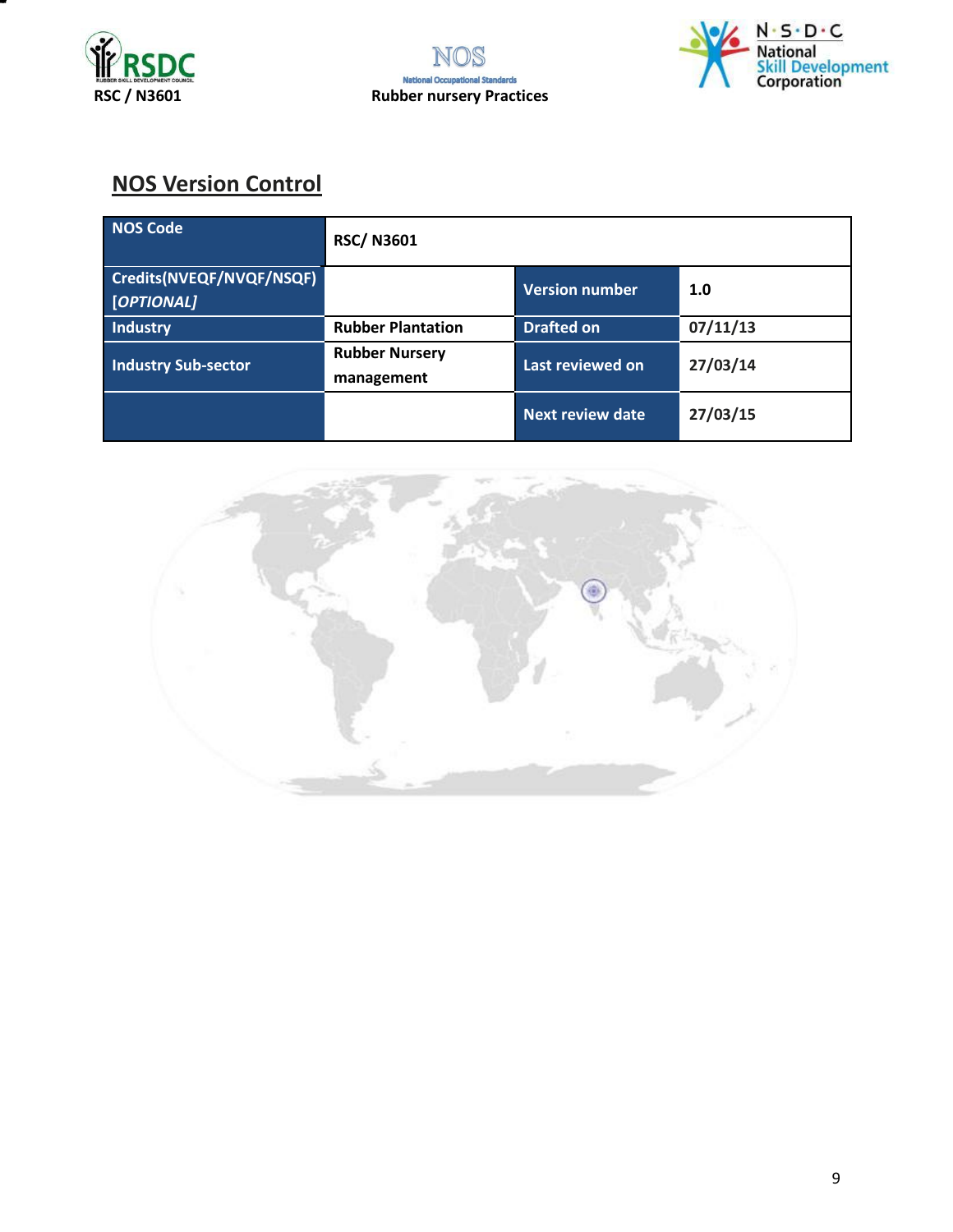



# **National Occupational Standard**



### Overview:

<span id="page-9-0"></span>This unit is about Natural Resource Management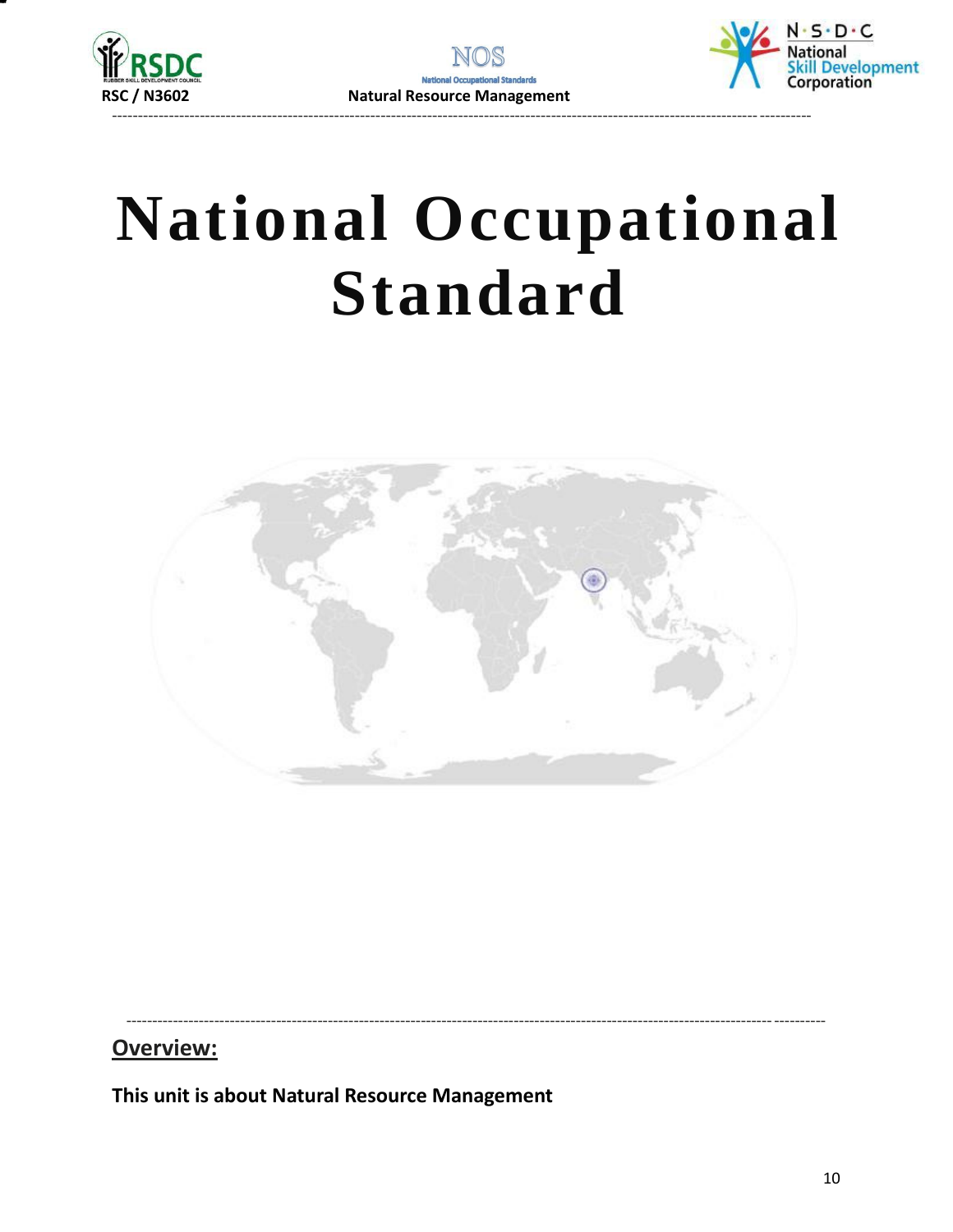





| <b>Unit Code</b>                                            | <b>RSC/N3602</b>                                                                                                                                                                                                                                                                                                                                                                                                                                                                                                                                                                                                     |  |
|-------------------------------------------------------------|----------------------------------------------------------------------------------------------------------------------------------------------------------------------------------------------------------------------------------------------------------------------------------------------------------------------------------------------------------------------------------------------------------------------------------------------------------------------------------------------------------------------------------------------------------------------------------------------------------------------|--|
| <b>Unit Title</b><br>(Task)                                 | <b>Natural Resource Management</b>                                                                                                                                                                                                                                                                                                                                                                                                                                                                                                                                                                                   |  |
| <b>Description</b>                                          | This unit is about Natural Resource Management                                                                                                                                                                                                                                                                                                                                                                                                                                                                                                                                                                       |  |
| <b>Scope</b>                                                | This unit/task covers the following:<br>Natural resource Management (Soil & water)<br>Waste management & health care<br>Input (chemical) management                                                                                                                                                                                                                                                                                                                                                                                                                                                                  |  |
| Performance Criteria(PC) w.r.t the scope                    |                                                                                                                                                                                                                                                                                                                                                                                                                                                                                                                                                                                                                      |  |
| <b>Element</b>                                              | <b>Performance Criteria</b>                                                                                                                                                                                                                                                                                                                                                                                                                                                                                                                                                                                          |  |
| <b>Natural resource</b><br>management<br>Waste management & | To be competent, the individual on the job must be able to know, understand-<br>PC1. The possibilities of soil erosion<br>PC2. Precautions to be taken to minimize the soil erosion during soil<br>manipulation<br>PC3. Correct method and direction of bed preparation compatible for terrain<br>PC4. Correct method of drainage making<br>PC5. Reuse of river sand used as seed germination medium<br>PC6. Hedge maintenance<br>PC7. Protection of water source from pollution<br>PC8. Rain water harvesting<br>PC9. Judicious use of water during irrigation<br>PC10. Mulching for soil and moisture conservation |  |
| <b>Health care</b>                                          | PC11. Importance of premise cleanliness<br>PC12. Collection of empty containers, worn out polythene bags, waste budding<br>tapes, fertilizer bags etc from the field.<br>PC13. Use of dried leaves from the cut back portions of bud wood, seedlings<br>after pulling out for mulching<br>PC14. Treatment of waste water from coir pith seasoning                                                                                                                                                                                                                                                                    |  |
| Input (chemical)<br>management                              | PC15. Destroy sources of mosquito breeding to control epidemic<br>PC16. Consequences of chemical contamination<br>PC17. Use of pesticides and fungicides as per recommendations<br>PC18. Use herbicides judiciously<br>PC19. Spraying & handlings chemicals using hood, masks, gloves etc<br>PC20. Use chemical fertilizer as per recommendations only                                                                                                                                                                                                                                                               |  |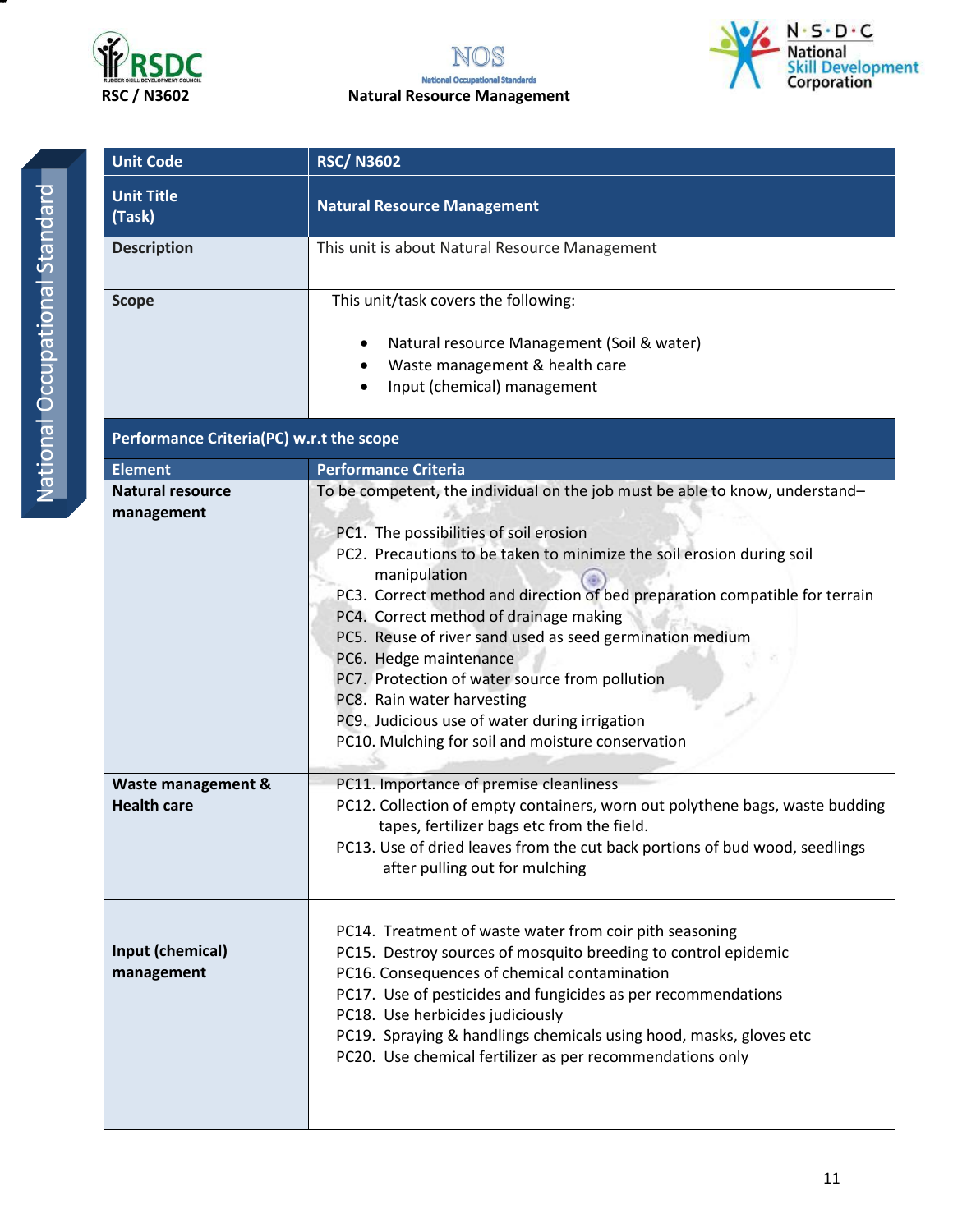

Ξ





| <b>RSC / N3602</b>                                  | <b>Natural Resource Management</b> |
|-----------------------------------------------------|------------------------------------|
| <b>Knowledge and Understanding <math>(K)</math></b> |                                    |

| A. Organizational            |                                                                             |
|------------------------------|-----------------------------------------------------------------------------|
| <b>Context</b> (Knowledge of | The user/individual on the job needs to know and understand:                |
| the company /                | KA1. Importance of conservation of natural resources                        |
| organization and its         | KA2. Impact of soil erosion on fertility of soil                            |
| processes)                   | KA3. Judicious use of water and effective irrigation schedule               |
|                              | KA4. Judicious use of fertilizers and chemicals                             |
|                              | KA5. Environmental pollution and control                                    |
|                              | KA6. Environmental hygiene and health care                                  |
|                              |                                                                             |
| <b>B. Technical</b>          | The user/individual on the job needs to know and understand:                |
| Knowledge                    | KB1. Soil manipulation with minimum erosion                                 |
|                              | KB2. Irrigation schedule and methods                                        |
|                              | KB3. Types of fertilizers and methods of fertilizer application             |
|                              | KB4. Fungicides, pesticides, herbicides and other chemicals and its methods |
|                              | of applications                                                             |
|                              | KB5. Operations of sprayers and dusters                                     |
|                              | KB6. Operations of machines for irrigation                                  |
|                              | KB7. Waste management                                                       |
|                              | KB8. Health care                                                            |
| <b>Skills (S) (Optional)</b> |                                                                             |
| A. Core Skills/              | <b>Writing Skills</b>                                                       |
| <b>Generic Skills</b>        | The user/ individual on the job needs to know and understand how to:        |
|                              |                                                                             |
|                              | SA1. Express ideas clearly through written document                         |
|                              | SA2. Writing simple letters, requests etc                                   |
|                              |                                                                             |
|                              |                                                                             |
|                              | <b>Reading Skills</b>                                                       |
|                              |                                                                             |
|                              | The user/individual on the job needs to know and understand how to:         |
|                              | SA3. Read and understand the contents published in newspapers and farm      |
|                              |                                                                             |
|                              | magazines                                                                   |
|                              |                                                                             |
|                              |                                                                             |
|                              |                                                                             |
|                              |                                                                             |
|                              |                                                                             |
|                              |                                                                             |
|                              |                                                                             |
|                              |                                                                             |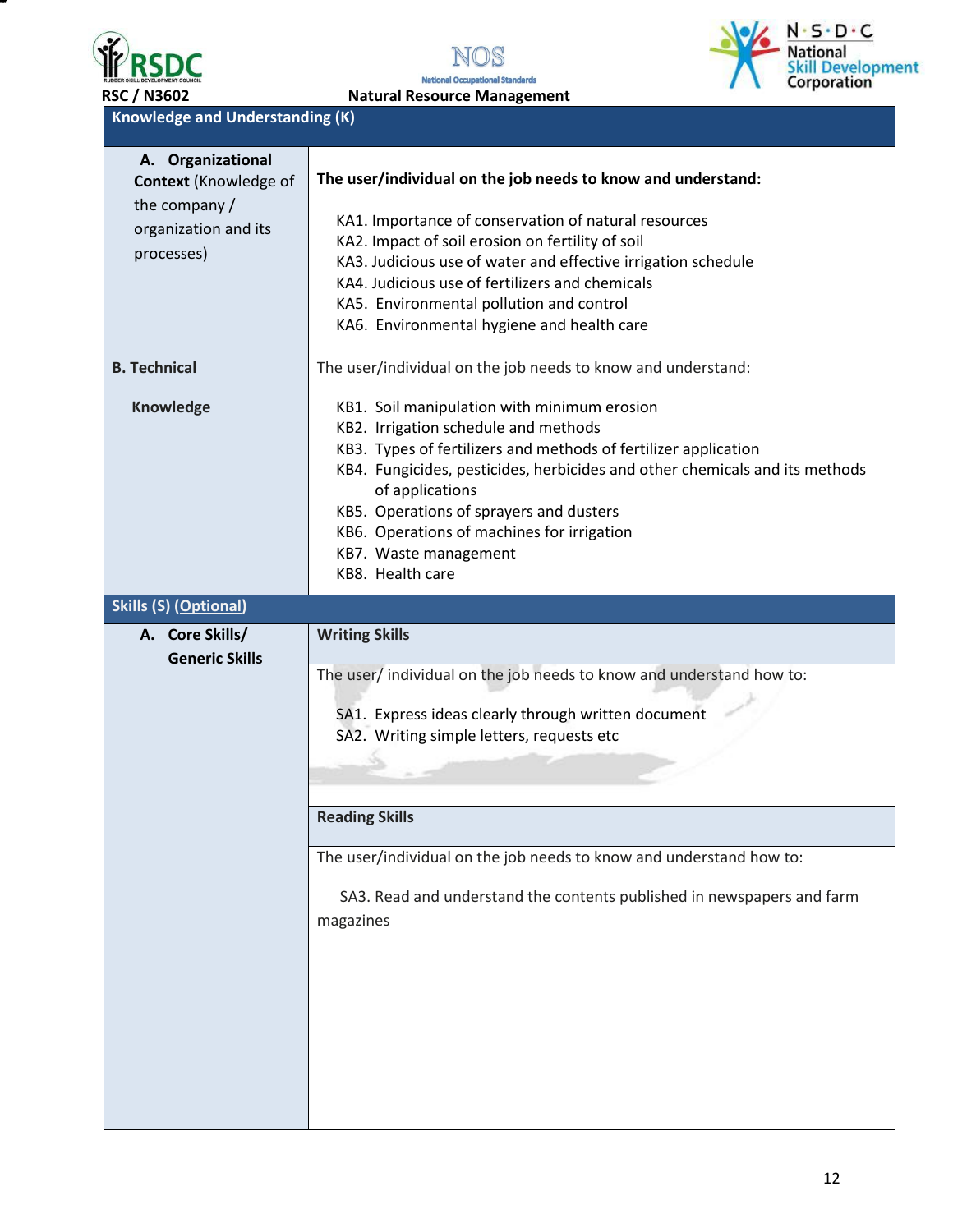





**National Oc** al Standards

| שטפוו <i>ן</i> טכח            | <b>Natural Resource Management</b>                                                                       |  |  |
|-------------------------------|----------------------------------------------------------------------------------------------------------|--|--|
|                               | <b>Oral Communication (Listening and Speaking skills)</b>                                                |  |  |
|                               | The user/individual on the job needs to know and understand how to:.                                     |  |  |
|                               | SA4. Express statements, opinions or information clearly so that the receiver<br>can hear and understand |  |  |
|                               | SA5. Respond appropriately to queries                                                                    |  |  |
|                               | SA6. Communicate effectively to Manager, Supervisor, office staff and other<br>workers                   |  |  |
| <b>B.</b> Professional Skills | <b>Motivation through team building</b>                                                                  |  |  |
|                               | The user/individual on the job needs to know and understand how to                                       |  |  |
|                               | SB1. Motivate others to undertake tasks and complete the time bound tasks                                |  |  |

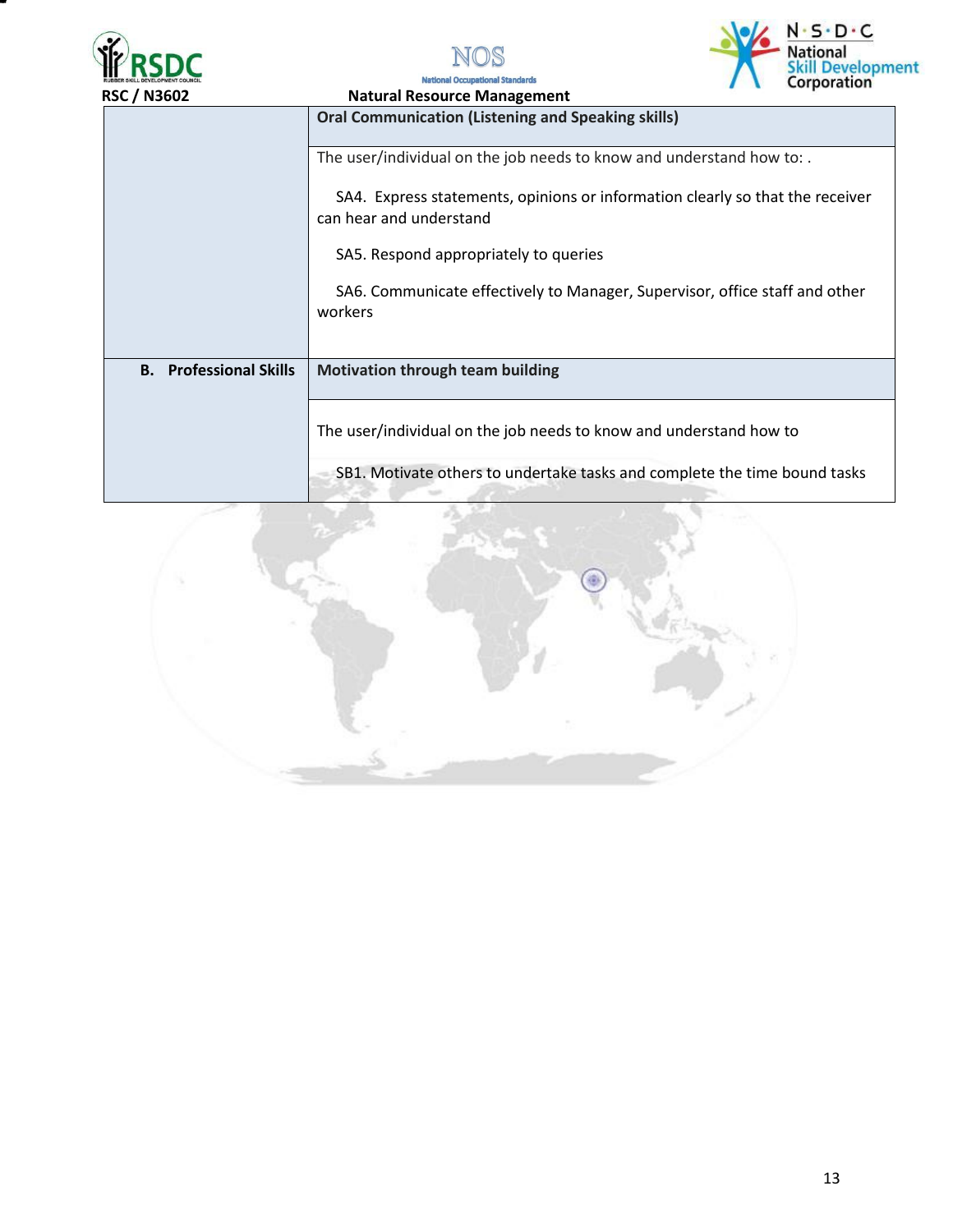



## **NOS Version Control**

| <b>NOS Code</b>                        | <b>RSC/N3602</b>                           |                         |          |
|----------------------------------------|--------------------------------------------|-------------------------|----------|
| Credits(NVEQF/NVQF/NSQF)<br>[OPTIONAL] |                                            | Version number          | 1.0      |
| Industry                               | <b>Rubber Plantation</b>                   | <b>Drafted on</b>       | 07/11/13 |
| <b>Industry Sub-sector</b>             | <b>Rubber Nursery</b><br><b>Management</b> | Last reviewed on        | 27/03/14 |
|                                        |                                            | <b>Next review date</b> | 27/03/15 |



[Back to QP](#page-1-0)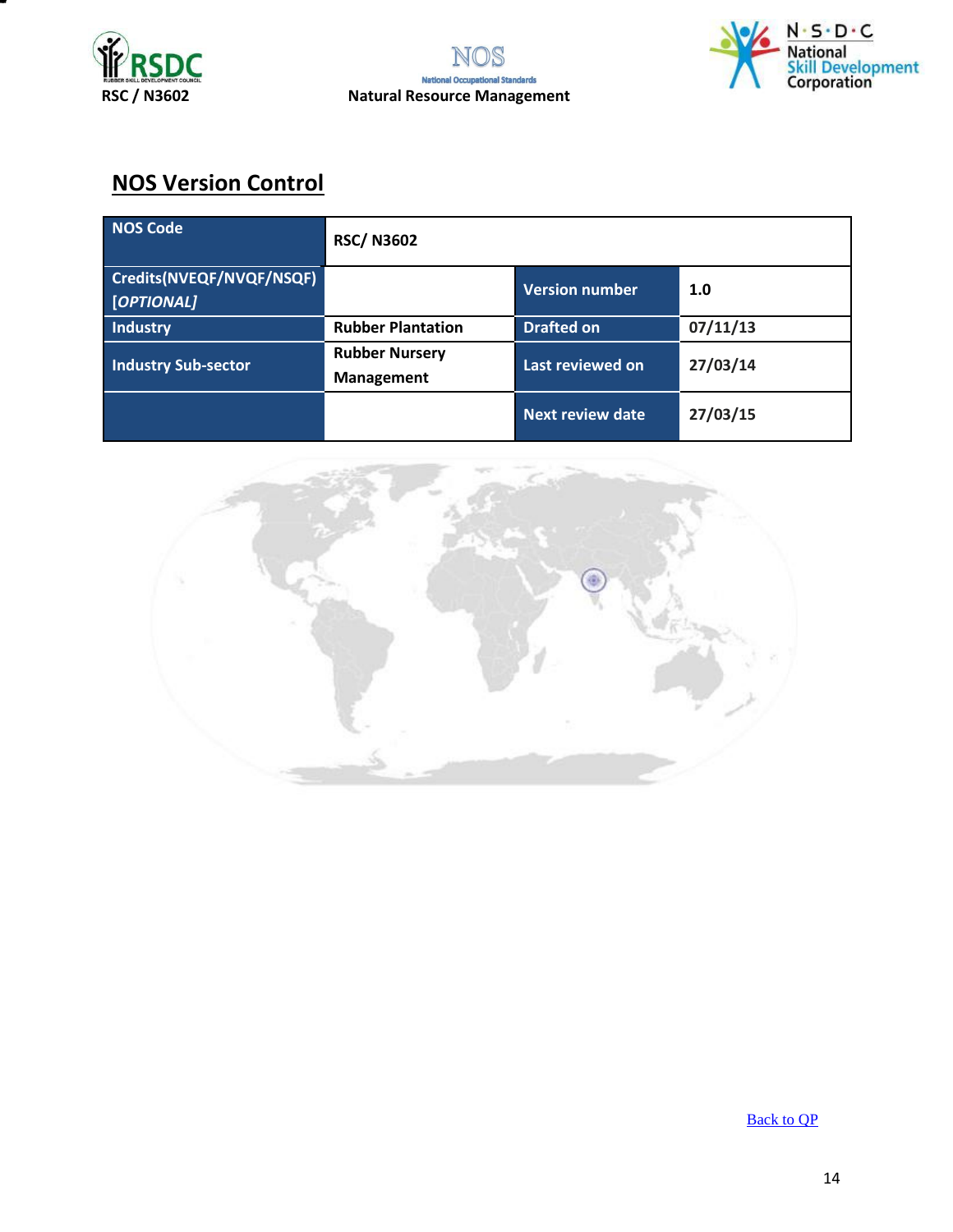



# **National Occupational Standard**



Overview:

<span id="page-14-0"></span>This unit is about Natural Resource Management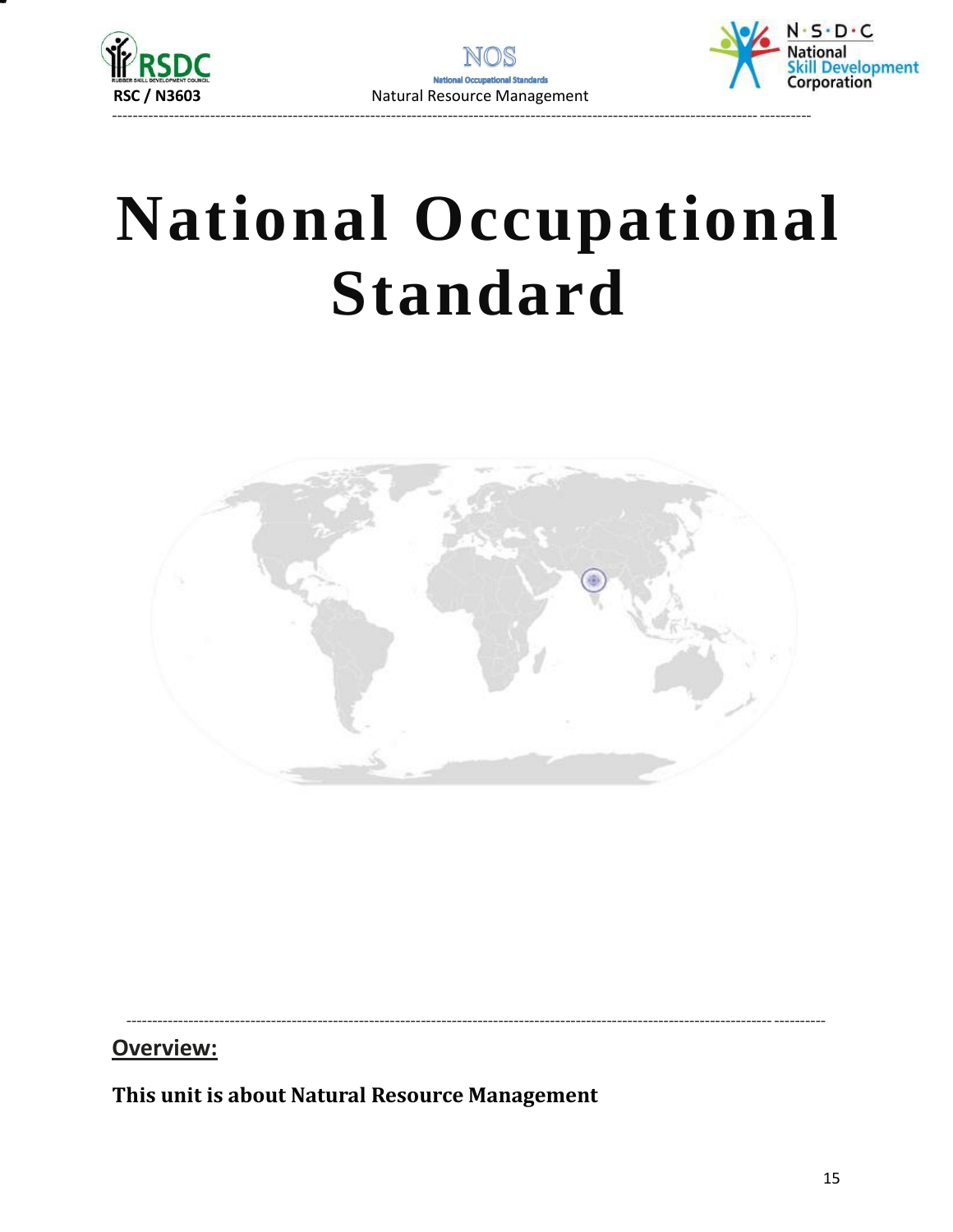



| ï |
|---|
| I |
|   |
| I |
|   |
|   |
| I |
|   |
|   |
|   |
|   |
| I |
|   |
| C |
| l |
|   |
|   |
|   |
|   |
|   |

| <b>Unit Code</b>                         | <b>RSC/N3603</b>                                                                                              |  |  |
|------------------------------------------|---------------------------------------------------------------------------------------------------------------|--|--|
| <b>Unit Title</b><br>(Task)              | <b>Natural Resource Management</b>                                                                            |  |  |
| <b>Description</b>                       | This unit is about Natural Resource Management                                                                |  |  |
| <b>Scope</b>                             | This unit/task covers the following:                                                                          |  |  |
|                                          | Natural resource Management (Soil & water)<br>$\bullet$                                                       |  |  |
|                                          | Waste management & health care                                                                                |  |  |
|                                          | Input (chemical) management                                                                                   |  |  |
| Performance Criteria(PC) w.r.t the scope |                                                                                                               |  |  |
| <b>Element</b>                           | <b>Performance Criteria</b>                                                                                   |  |  |
| <b>Natural resource</b>                  | To be competent, the individual on the job must be able to know, understand-                                  |  |  |
| management                               | PC1. The possibilities of soil erosion                                                                        |  |  |
|                                          | PC2. Precautions to be taken to minimize the soil erosion during soil                                         |  |  |
|                                          | manipulation                                                                                                  |  |  |
|                                          | PC3. Correct method and direction of bed preparation compatible for terrain                                   |  |  |
|                                          | PC4. Correct method of drainage making                                                                        |  |  |
|                                          | PC5. Reuse of river sand used as seed germination medium                                                      |  |  |
|                                          | PC6. Hedge maintenance                                                                                        |  |  |
|                                          | PC7. Protection of water source from pollution                                                                |  |  |
|                                          | PC8. Rain water harvesting                                                                                    |  |  |
|                                          | PC9. Judicious use of water during irrigation<br>PC10. Mulching for soil and moisture conservation            |  |  |
|                                          |                                                                                                               |  |  |
| Waste management &                       | PC11. Importance of premise cleanliness                                                                       |  |  |
| <b>Health care</b>                       | PC12. Collection of empty containers, worn out polythene bags, waste budding                                  |  |  |
|                                          | tapes, fertilizer bags etc from the field.                                                                    |  |  |
|                                          | PC13. Use of dried leaves from the cut back portions of bud wood, seedlings<br>after pulling out for mulching |  |  |
|                                          | PC14. Treatment of waste water from coir pith seasoning                                                       |  |  |
|                                          | PC15. Destroy sources of mosquito breeding to control epidemic                                                |  |  |
|                                          |                                                                                                               |  |  |
|                                          | PC16. Consequences of chemical contamination                                                                  |  |  |
| Input (chemical)                         | PC17. Use of pesticides and fungicides as per recommendations                                                 |  |  |
| management                               | PC18. Use herbicides judiciously                                                                              |  |  |
|                                          | PC19. Spraying & handlings chemicals using hood, masks, gloves etc                                            |  |  |
|                                          | PC20. Use chemical fertilizer as per recommendations only                                                     |  |  |
|                                          |                                                                                                               |  |  |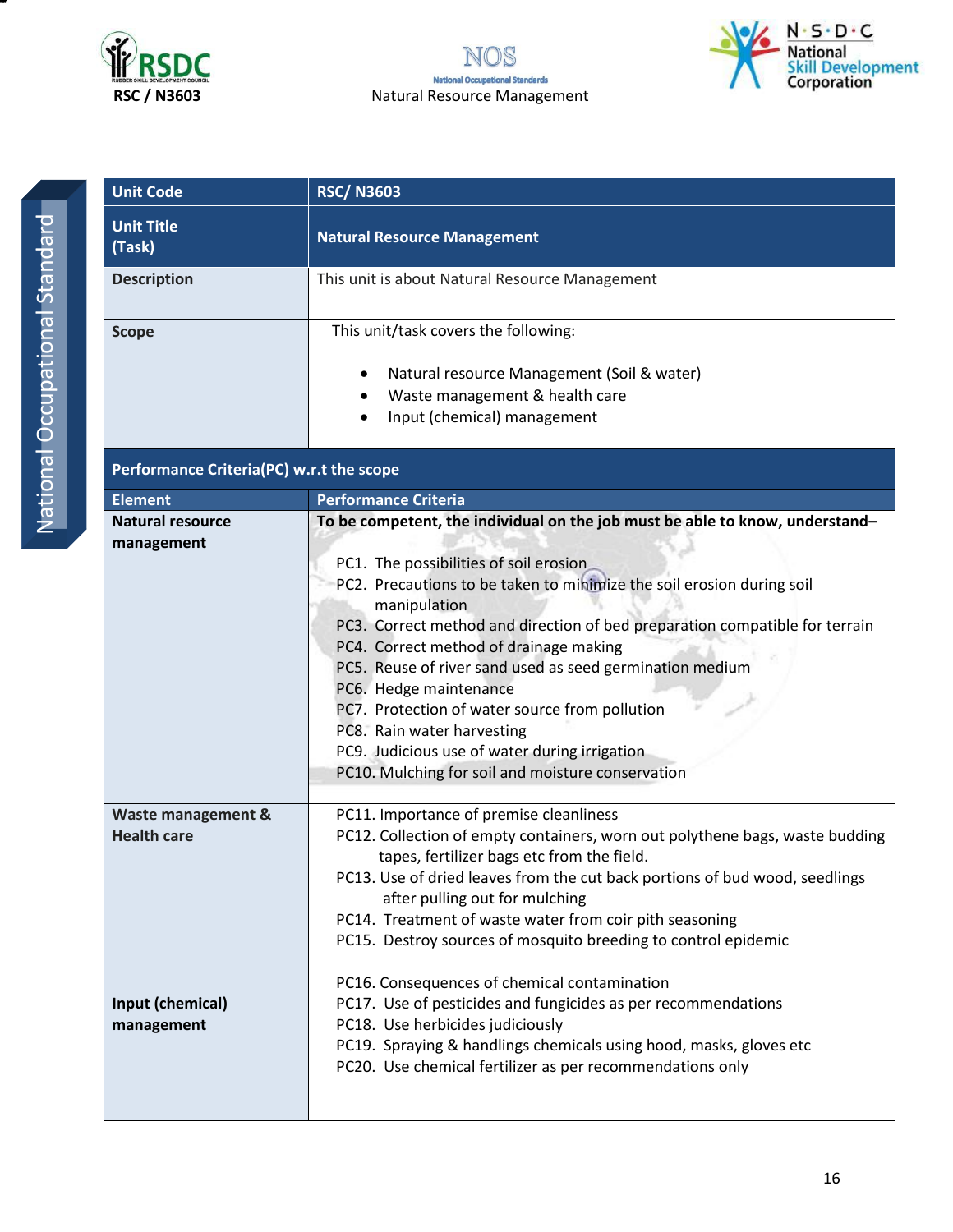





**Knowledge and Understanding (K)** 

| A. Organizational<br>Context (Knowledge of<br>the company / | The user/individual on the job needs to know and understand:                                                                                                                                                                                                                                                                                                                                   |  |  |  |
|-------------------------------------------------------------|------------------------------------------------------------------------------------------------------------------------------------------------------------------------------------------------------------------------------------------------------------------------------------------------------------------------------------------------------------------------------------------------|--|--|--|
| organization and its<br>processes)                          | KA1. Importance of conservation of natural resources<br>KA2. Impact of soil erosion on fertility of soil<br>KA3. Judicious use of water and effective irrigation schedule<br>KA4. Judicious use of fertilizers and chemicals<br>KA5. Environmental pollution and control<br>KA6. Environmental hygiene and health care                                                                         |  |  |  |
| <b>B. Technical</b>                                         | The user/individual on the job needs to know and understand:                                                                                                                                                                                                                                                                                                                                   |  |  |  |
| Knowledge                                                   | KB1. Soil manipulation with minimum erosion<br>KB2. Irrigation schedule and methods<br>KB3. Types of fertilizers and methods of fertilizer application<br>KB4. Fungicides, pesticides, herbicides and other chemicals and its methods<br>of applications<br>KB5. Operations of sprayers and dusters<br>KB6. Operations of machines for irrigation<br>KB7. Waste management<br>KB8. Health care |  |  |  |
| <b>Skills (S) (Optional)</b>                                |                                                                                                                                                                                                                                                                                                                                                                                                |  |  |  |
|                                                             |                                                                                                                                                                                                                                                                                                                                                                                                |  |  |  |
|                                                             |                                                                                                                                                                                                                                                                                                                                                                                                |  |  |  |
| A. Core Skills/                                             | <b>Writing Skills</b>                                                                                                                                                                                                                                                                                                                                                                          |  |  |  |
| <b>Generic Skills</b>                                       | The user/ individual on the job needs to know and understand how to:<br>SA1. Express ideas clearly through written document.<br>SA2. Writing simple letters, requests etc                                                                                                                                                                                                                      |  |  |  |
|                                                             | <b>Reading Skills</b>                                                                                                                                                                                                                                                                                                                                                                          |  |  |  |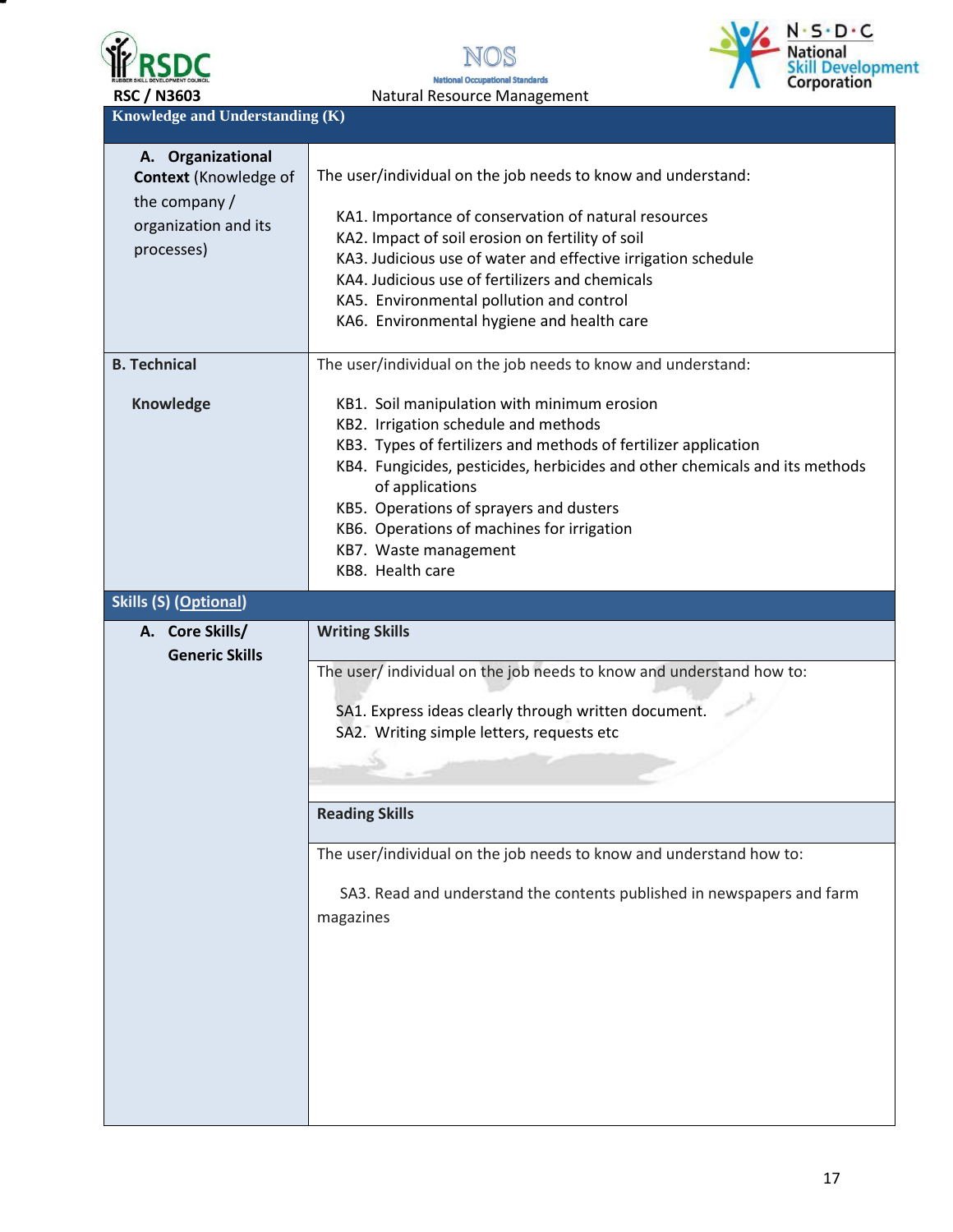



**National Oc** 



| <b>RSC / N3603</b>            | $\sqrt{2}$<br>Natural Resource Management                                                                |  |  |  |
|-------------------------------|----------------------------------------------------------------------------------------------------------|--|--|--|
|                               | <b>Oral Communication (Listening and Speaking skills)</b>                                                |  |  |  |
|                               | The user/individual on the job needs to know and understand how to:.                                     |  |  |  |
|                               | SA4. Express statements, opinions or information clearly so that the receiver<br>can hear and understand |  |  |  |
|                               | SA5. Respond appropriately to queries                                                                    |  |  |  |
|                               | SA6. Communicate effectively to Manager, Supervisor, office staff and other<br>workers                   |  |  |  |
| <b>B.</b> Professional Skills | <b>Motivation through team building</b>                                                                  |  |  |  |
|                               | The user/individual on the job needs to know and understand how to:                                      |  |  |  |
|                               | SB1. Motivate others to undertake tasks and complete the time bound tasks                                |  |  |  |